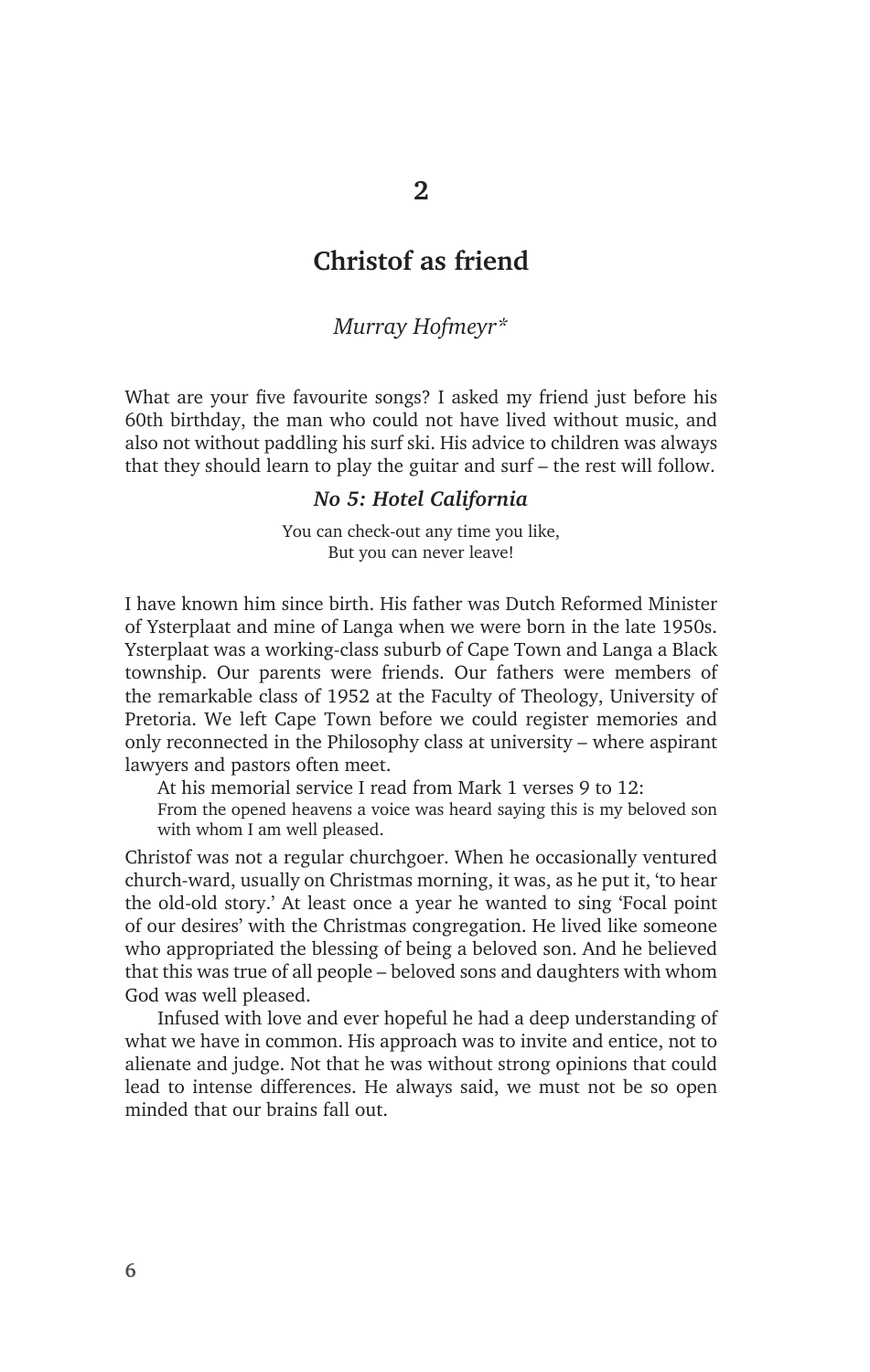## *No 4: Molberge (Mole Mountains)*

His grandfather was a railway worker. That was his connection with Koos du Plessis. Mole Mountains: the disposition of people who are secure, even though they know that hereabouts the world is halfway hollow.1

Christof had a strong sense of the authenticity of situatedness and of how our specific circumstances and traditions make us real even if they also limit us. Struggling with limitation and then accepting the inevitability of being thrown into a specific time in history, and a particular culture with its language, traditions, life-affirming but also life-destroying qualities and challenges – working with what you have, making the most of it, in service of a universal idea, or an idea worthy for universality, transforming as you go along.

The right to life. An idea worthy of universality. An idea worthy of struggle, of intense focus, organisation and energy.

### *No 3: Stairway to Heaven*

And it's whispered that soon, if we all call the tune Then the piper will lead us to reason And a new day will dawn for those who stand long And the forests will echo with laughter Remember laughter?

Christof discovered the struggle theory of human rights when working on his doctoral dissertation on civil disobedience. It takes as its point of orientation the difference between scientific truth and moral truth. Karl Jaspers illustrated this difference in reference to Galilei and Bruno. Galilei could recant – OK, the earth is flat, if you insist. He did not have to die for that fact. It would soon reveal itself, once more people could be afforded better instruments of observation and measurement. Bruno had to die on the stake. He died for the right to freedom of speech. Without his sacrifice, his struggle, this right, and most other rights, just do not exist.

This explains the intensity of Christof's devotion to the idea of human rights. His father chose the church as the institution through which to make his contribution. Christof chose human rights and all available institutions, existing ones, those to be transformed and others still to be invented.

Christof's devotion to the right to life, and his awareness of the contingency, with all its limitations and opportunities, of having been born in Africa, sparked the idea of Future Africa. He just loved walking. He got special permission to enter the University's experiential farm through a gate close to his house and would go walking almost every day. I accompanied him one morning when he pointed to Lynnwood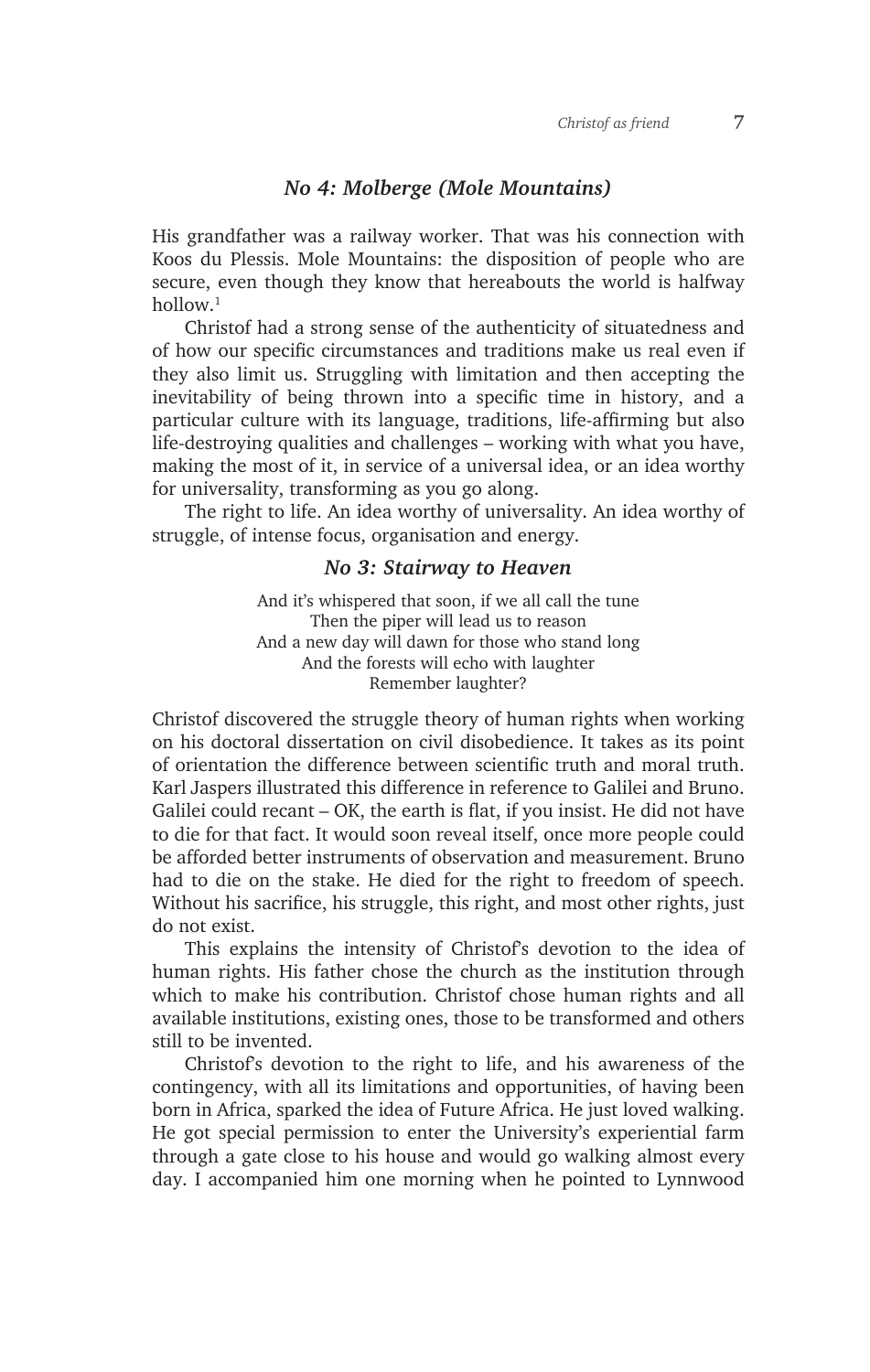Koppie and said – how about a state-of-the-art green building facing North, housing cutting edge interdisciplinary-minded scholars devoting their brilliance to promoting the right to life, and therefore the conditions enabling abundant life, on the African continent and beyond? Vintage Christof. As Nick Grové wrote when Christof celebrated his 60th birthday: he reminded one of Alice in Wonderland. To have six impossible ideas before breakfast … Some of these were more mundane: the Follow-My-Leader bicycle add on, the 'Braai-In-The-Sky', the pulley system for lifting drinks to the roof at sunset. But today Future Africa is looking Northwards, and bright young minds are enticed to not just making contributions but to being contributions.

His appointment as professor at Future Africa was for Christof one of the best things that could have happened to him. At his 60th he asked for ten more years. Two years later, when he learned about his appointment, he said he needed ten more years. Fearika reminded him that he only had eight. He said he needed ten! He was given one last month at STIAS.

## *No 2: Famous Blue Raincoat*

It was a beautiful month. He spent his primary school years in Stellenbosch and in recent times rediscovered an affinity with this town and its mountains. As STIAS fellow he could from time to time spend a month working there. The last month was used to work on a seminal study of the impact of the UN treaties. Many people visited. He and Adam went to a beach to watch the wind foilers. Christof said, leave everything and learn to do this! Renée spent her birthday there and they went for lunch on a wine farm. There is a family photo taken on that day with everyone waiting for Christof who can be seen working on his laptop in the background. Vintage Christof. Willemien took little Isak along so the grandfather since January 2020 could carry his grandson along on daily walks in the mountains. That is probably my most beautiful memory of my beautiful friend – the pure joy he radiated in his encounter with the mystery of life embodied in this little beginner.

> I guess that I miss you, I guess I forgive you I'm glad you stood in my way

### *No 1: Let It Be*

Even when the night is cloudy there is still a light that shines on him

We shared many adventures, and stories of adventures. He did not come along on our epic motorcycle tour at the end of 1980. But before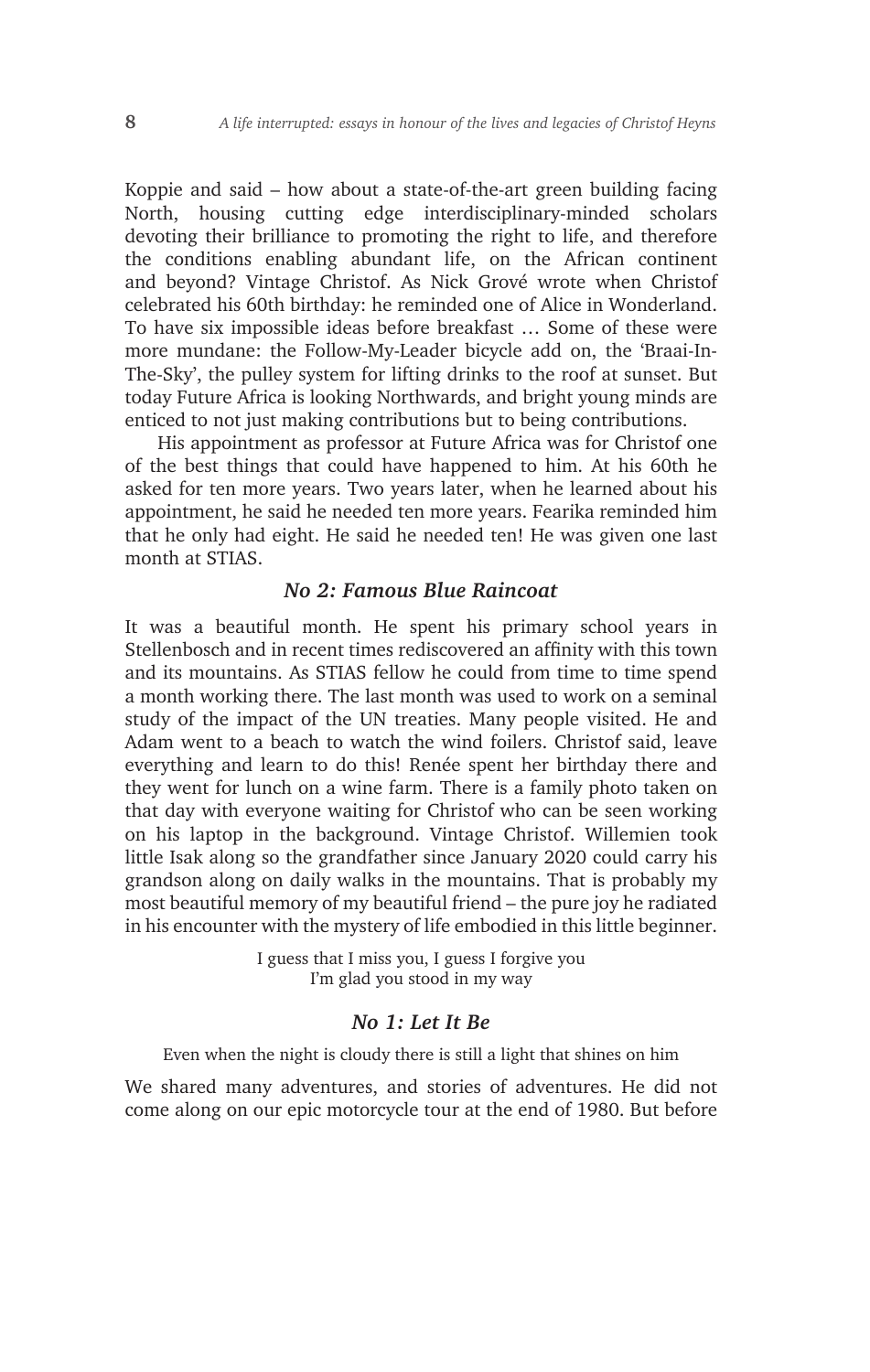we left he gave me a cassette with favourites, including Mike Batt's Ride to Agadir. It became our family's holiday song. We rode in the morning. In 1988 he gave me a cassette of a new Afrikaans singer who sang about a Boer in concrete. And in 1996 he played a song over the phone of a Mystic Boer:<sup>2</sup>

> there were ravines in the distance and the sun was still young and grey birds watched us as we nodded to each other under the morning…

From Germany I in 1994 received a CD by mail with Leonard Cohen's verse that speaks of democracy entering through a crack in the wall. The note read something akin to:

It is four o' clock in the morning, the end of December, Heidelberg is cold, but we like where we are living, there is always the music …

There was also a track on the CD, sung by a guy with a very deep voice, comparing Tarzan and Superman. Clark Kent, a true gentleman, must have been tempted to join Tarzan in the forest, exhausted from changing clothes in dirty old phone booths when there was a crime to be stopped somewhere. But he persevered.

Before they left for Germany, where he was taking up a Von Humboldt Fellowship, the Heyns family visited us in Venda. It is remarkable when friends care so much that they travel to the corners of the country to spend time with you. Through the Thate Vondo Pass, in thick fog. There, in the forest, we sang German translations of Bob Dylan songs – and laughed a lot. Wie ein rollender Stein …

Fearika made a book for Christof when he turned 60. Friends were asked to contribute a paragraph or two. The golden threat is the fun, the laughter, the loyalty. As Johan Badenhorst put it: some flair, some nostalgia, always time for a joke. Life is serious, but never that serious. Others spoke of the sense of adventure, the enjoyment of the good things that life offers. The people whose paths crossed his experienced acknowledgement that they matter, that there are things that matter, things that we must make matter.

In 2018 Christof sent us an essay from Geneva, entitled 'In defence of a partial faith.' He referred to the Dunning-Kruger effect. Intelligence is often measured in relation to our ability to know our limitations. Those who lack in this regard might be tempted to be too confident in their world-changing projects and those who know that they don't know are oftentimes not courageous enough and that's why the world is what it is (we loved the T-shirt with the words 'The unlived life is not worth examining'). The wise realise that even the most intelligent amongst us can only reach a certain level of knowledge. In the words of John Lennon, another favourite, 'above us only sky.' Why something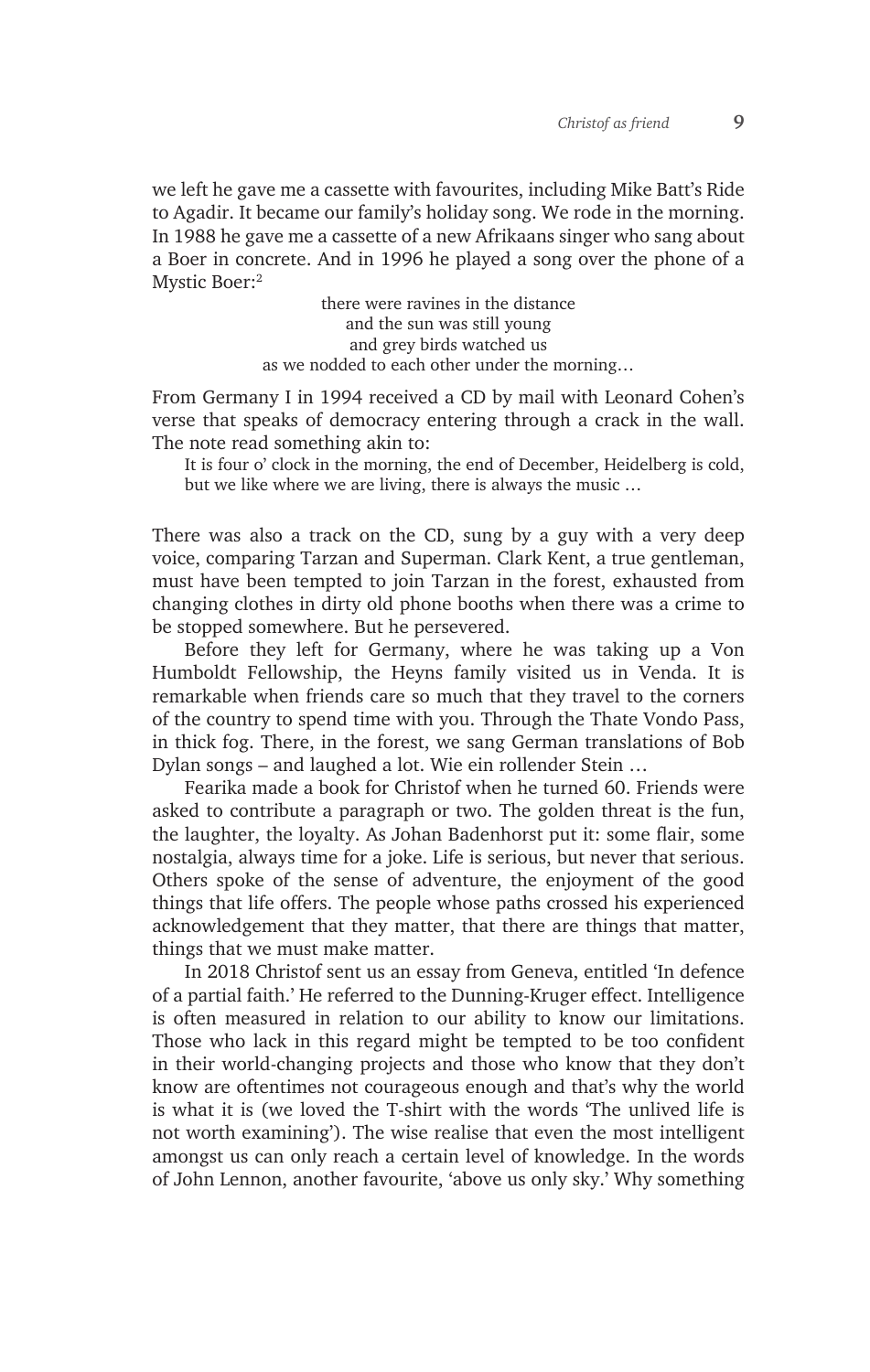and not nothing, why this and not that, why anything at all? … At that level we are all at a loss.

He referred to religions as reservoirs of answers developed through millennia. Myths that gained dominance are sometimes captured in holy writ. But religion is vulnerable – suffering does not stop and meaning cannot be coined. And science is relentless. The historical claims of religious stories do not stand the scrutiny of the search for verifiable and demonstrable knowledge. The rest of the message then becomes questionable.

'Above us only sky.' Nice song, wrote Christof, if only it was that easy. The problem is that the space above our ability is not a mere vacuum. Without a frame of reference, a point of departure, as for instance the values carried by religious stories, something even more irrational could fill that void.

Dataism, the religion of technology, makes it possible to calculate everything. Human rights, on the other hand, rests on the idea that every individual person is of immeasurable or eternal worth. The most basic interests of one person cannot be sacrificed in favour of another person, or of 'progress,' or any other goal. Christof, who was reading Harari<sup>3</sup> at the time, concluded: it is clear that the majority of the workforce will soon become 'useless people,' replaced by robots. 'Do not put your trust in robots,' was his adaptation of Psalm 146.

The point of departure that every individual life is of eternal value rests on a value judgement. And what informs that judgement? For centuries it was religion and other traditional value systems that with mother's milk moved us in that direction. Can faith in its traditional form carry that weight?

'In defence of a partial faith' makes a stand against the demand for total surrender that most faiths, including the one Christof grew up with, are known for. To have faith like a child … Not so easy, said Christof. We have eaten from the tree of knowledge of good and evil. We live courtesy of science. Yet, we won't give up the struggle for meaning. If we do, the available answers will be too easy, provided by people with cheap medicine for our wounds.

Where does this leave us? In the uncomfortable position that a famous philosopher called Thrownness – having been thrown into a society with its culture, myths and traditions. At the same time, we can be open for developments, for new designs. The religion we grew up with is full of stories. But they are not 'just' stories. They are designs of meaning. They come from the life and death experience of generations of ancestors who had to face the same void. We are the ancestors of tomorrow. The way we test our traditions in terms of our changing experience will leave a legacy.